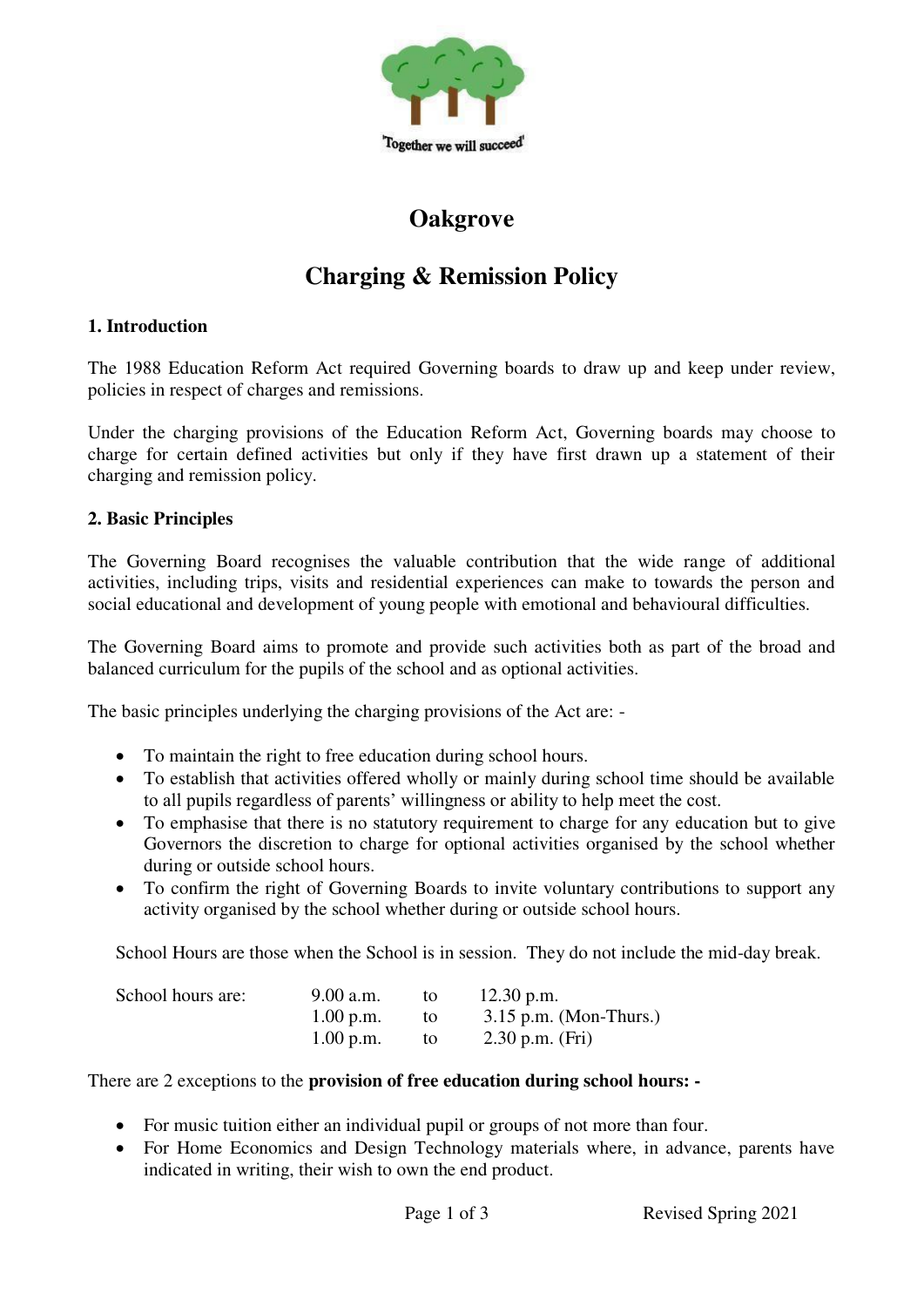• In addition, any transport provided for pupils to carry them from place to place where the LA has arranged for education to be provided (e.g., swimming) must be free.

Charging is also permissible in the circumstances outlined below. The Governing Board reserves the right to make charges in respect of these activities.

## **a) Breakages**

The Governing Board reserve the right to charge the cost of replacement or repair of equipment or premises deliberately broken or damaged by an identifiable pupil.

## **b) Clothing**

The LA or Governing Board has discretionary powers to provide clothing, cookery aprons and football boots. LA's can still be expected to provide essential protective clothing e.g., safety glasses.

## **c) Optional Extras**

Charges can be made for 'optional extras. These are defined as any education outside school hours, except for education outside of school hours required as part of the curriculum. The midday break is not considered to be within school hours. Charges for optional extras must not exceed the unit cost of the activity.

Before an optional activity takes place, parents must be asked in advance whether they agree to the payment and are willing to pay for it. Participation in optional extras will be based on parental choice. If the activity cannot proceed without parental support then the proposed activity need not take place if such parent support is not forthcoming.

Where a school activity involves pupils in nights away from home, a charge can be made for board and lodging. However, transport costs can only be charged for activities deemed to be outside of school hours.

Where an activity takes place partly during and partly outside school hours then the 50% rule applies i.e., if at least 50% of the whole time, including transport, occurs during school hours, no charge may be levied. In the case of a residential trip then the 50% rule still applies but based on the number of half days taken up by the activity including travel, relative to the number of school sessions the pupils would have attended if the trip had not taken place.

## **d) Payment in Kind**

Payment in kind refers to the cost of materials, ingredients, equipment, or the provision of them by parents for Home Economics and Design Technology. The Governing Board may charge for ingredients and materials or require them to be provided if the parents have indicated their wish to own the finished product.

The Governing Board recognises the important role that practical activity plays in developing the self-esteem and self-confidence of children with emotional and behavioural difficulties. In addition, the prospect of a student being able to take home an article or artefact that they have made is a strong motivating force, encouraging them to participate in curriculum activities. The Governing Board would not wish any student to miss out on these benefits because of the inability or